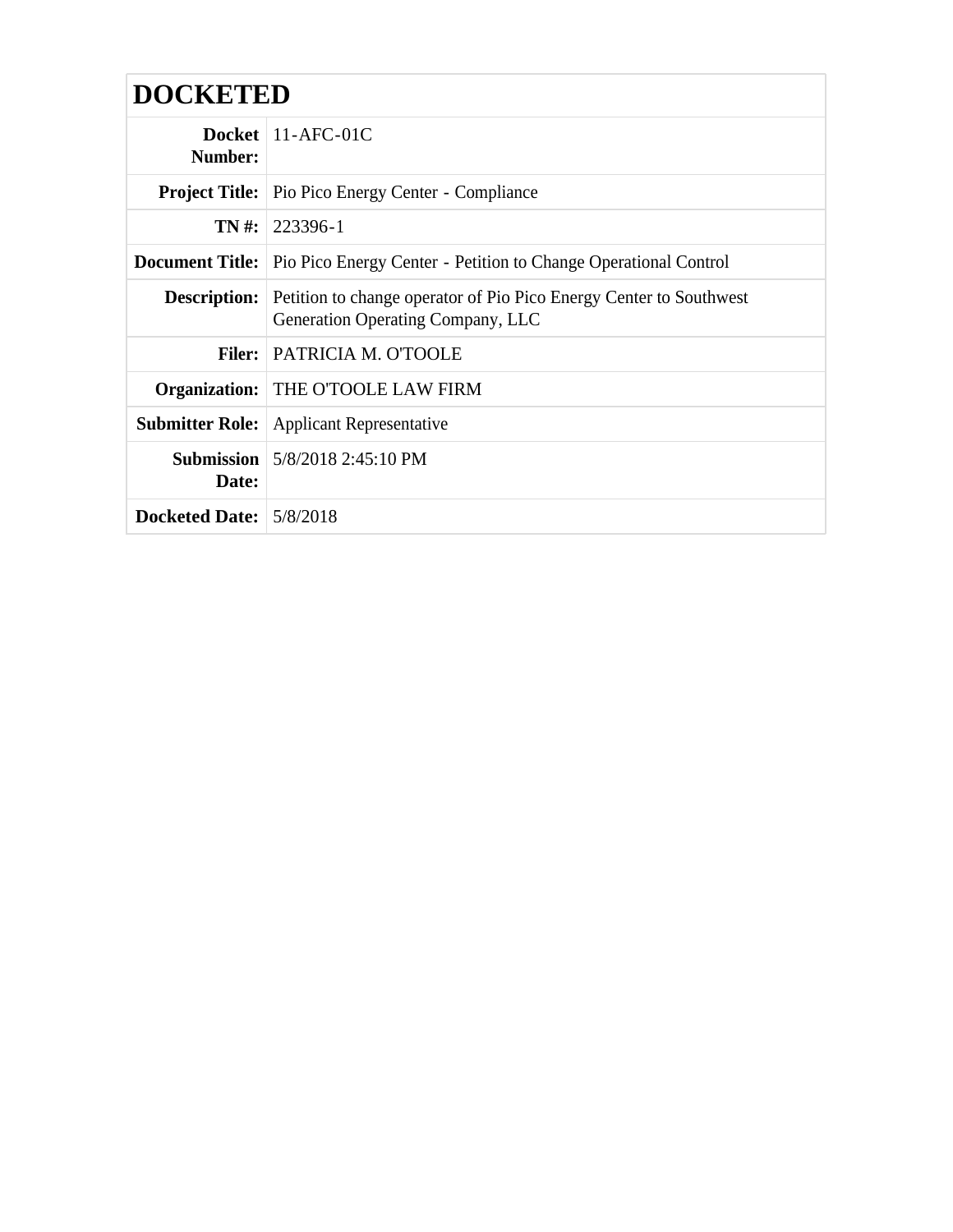| 1<br>$\overline{2}$<br>3<br>$\overline{4}$ | <b>STATE OF CALIFORNIA</b><br>ENERGY RESOURCES CONSERVATION<br>AND DEVELOPMENT COMMISSION |                                                                                                                               |
|--------------------------------------------|-------------------------------------------------------------------------------------------|-------------------------------------------------------------------------------------------------------------------------------|
| $\overline{5}$                             |                                                                                           |                                                                                                                               |
| $\bf{6}$                                   | In the Matter of:                                                                         | Docket Nos. 11-AFC-01 and 11-AFC-01C                                                                                          |
| $\overline{7}$                             | Pio Pico Energy Center                                                                    | Petition to Change Operational Control                                                                                        |
| 8                                          |                                                                                           |                                                                                                                               |
| 9                                          |                                                                                           |                                                                                                                               |
| 10                                         | PETITION TO CHANGE OPERATIONAL CONTROL OF THE                                             |                                                                                                                               |
| 11                                         | PIO PICO ENERGY CENTER FACILITY                                                           |                                                                                                                               |
| 12<br>13                                   |                                                                                           |                                                                                                                               |
| 14                                         |                                                                                           |                                                                                                                               |
| 15                                         |                                                                                           |                                                                                                                               |
| 16                                         |                                                                                           |                                                                                                                               |
| 17                                         |                                                                                           |                                                                                                                               |
| 18                                         |                                                                                           |                                                                                                                               |
| 19                                         |                                                                                           |                                                                                                                               |
| <b>20</b>                                  |                                                                                           |                                                                                                                               |
| 21                                         |                                                                                           |                                                                                                                               |
| 22                                         |                                                                                           | Greg Trewitt                                                                                                                  |
| 23                                         |                                                                                           | Southwest Generation Operating Company, LLC<br>600 17 <sup>th</sup> Street, Suite 2400S<br>Denver, CO 80202<br>(303) 623-4111 |
| 24                                         |                                                                                           | trewittg@southwestgen.com                                                                                                     |
| 25<br>26                                   |                                                                                           |                                                                                                                               |
| 27                                         |                                                                                           |                                                                                                                               |
| 28                                         |                                                                                           |                                                                                                                               |
|                                            |                                                                                           |                                                                                                                               |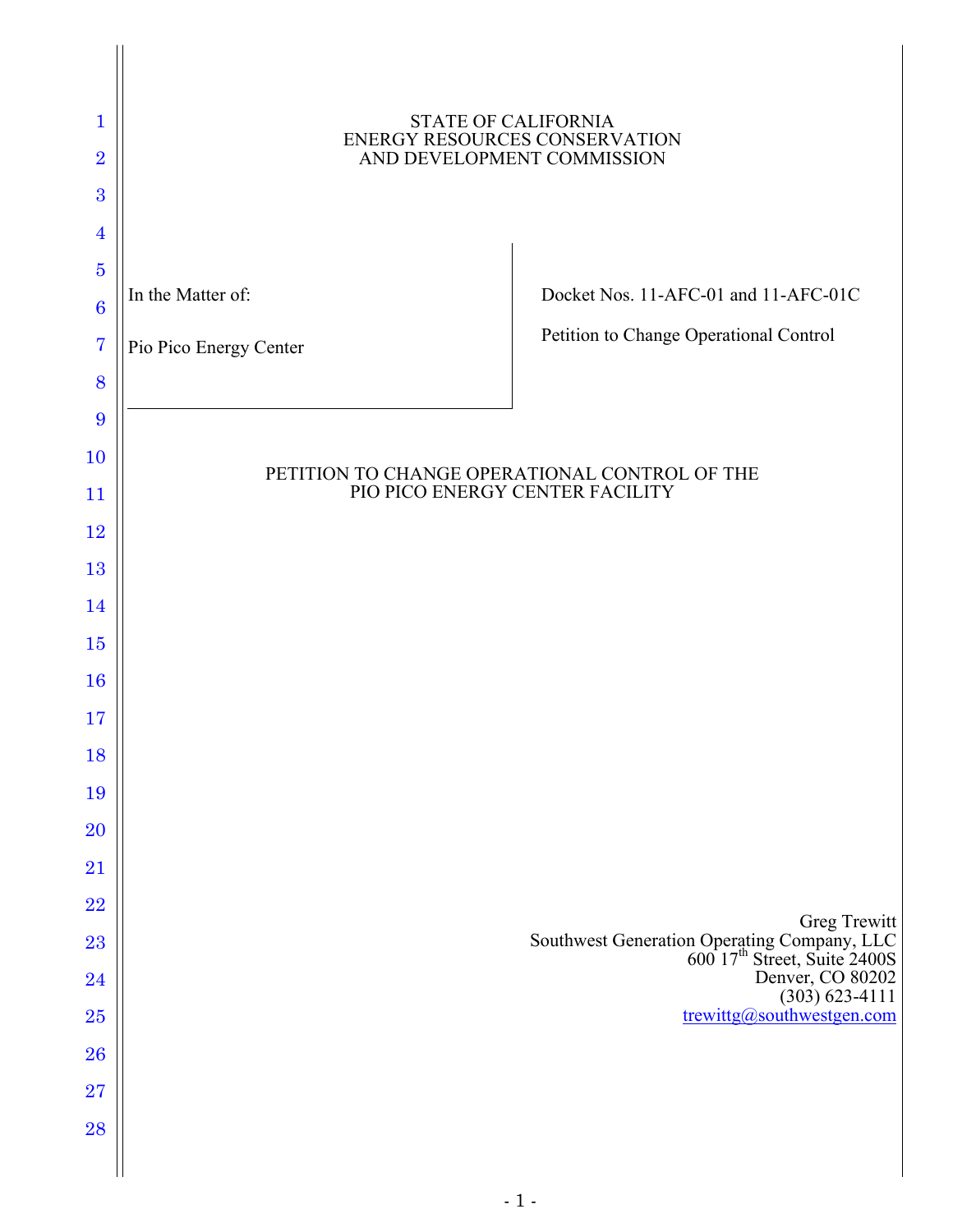## **STATE OF CALIFORNIA** ENERGY RESOURCES CONSERVATION<br>AND DEVELOPMENT COMMISSION

1

2

3

4

5

6

In the Matter of:  $\qquad \qquad$  Docket Nos. 11-AFC-01 and 11-AFC-01C

Pio Pico Energy Center **Pioness** Petition to Change Operational Control

## PETITION TO CHANGE OPERATIONAL CONTROL OF THE PIO PICO ENERGY CENTER FACILITY

Pursuant to California Code of Regulations, Title 20, Section 1769(b), Southwest Generation Operating Company, LLC submits this petition to change operational control of the Pio Pico Energy Center facility upon termination of the contract of the current facility operator.

 Diego County. The owner of the Pio Pico Energy Center facility is and will continue to be Pio Pico Pio Pico Energy Center is a 336-megawatt, gas-fired, simple cycle facility located in San Energy Center, LLC. Southwest Generation Operating Company, LLC ("SWG") is assuming operational control of the Pio Pico Energy Center facility from the contractor that has been operating the facility, NAES Corporation.

 control is part of a plan to bring operations of facilities in the IIF US Holding LP portfolio of IIF US Holding LP is the ultimate upstream parent of both Pio Pico Energy Center, LLC and SWG. SWG is an experienced operator of electric generating facilities, and this change in operational companies "in-house," rather than contracting with third party operators. The change in operational control will not result in a change of personnel working at the Pio Pico Energy Center facility.

 seek any changes to the conditions of certification. As required by Section 1769(b), the Affidavit of This proposed change in operational control of the Pio Pico Energy Center facility does not Greg Trewitt in Support of Petition to Change Operational Control is attached as an Exhibit to this Petition. The Affidavit attests that, as the new operator of the Pio Pico Energy Center facility, SWG